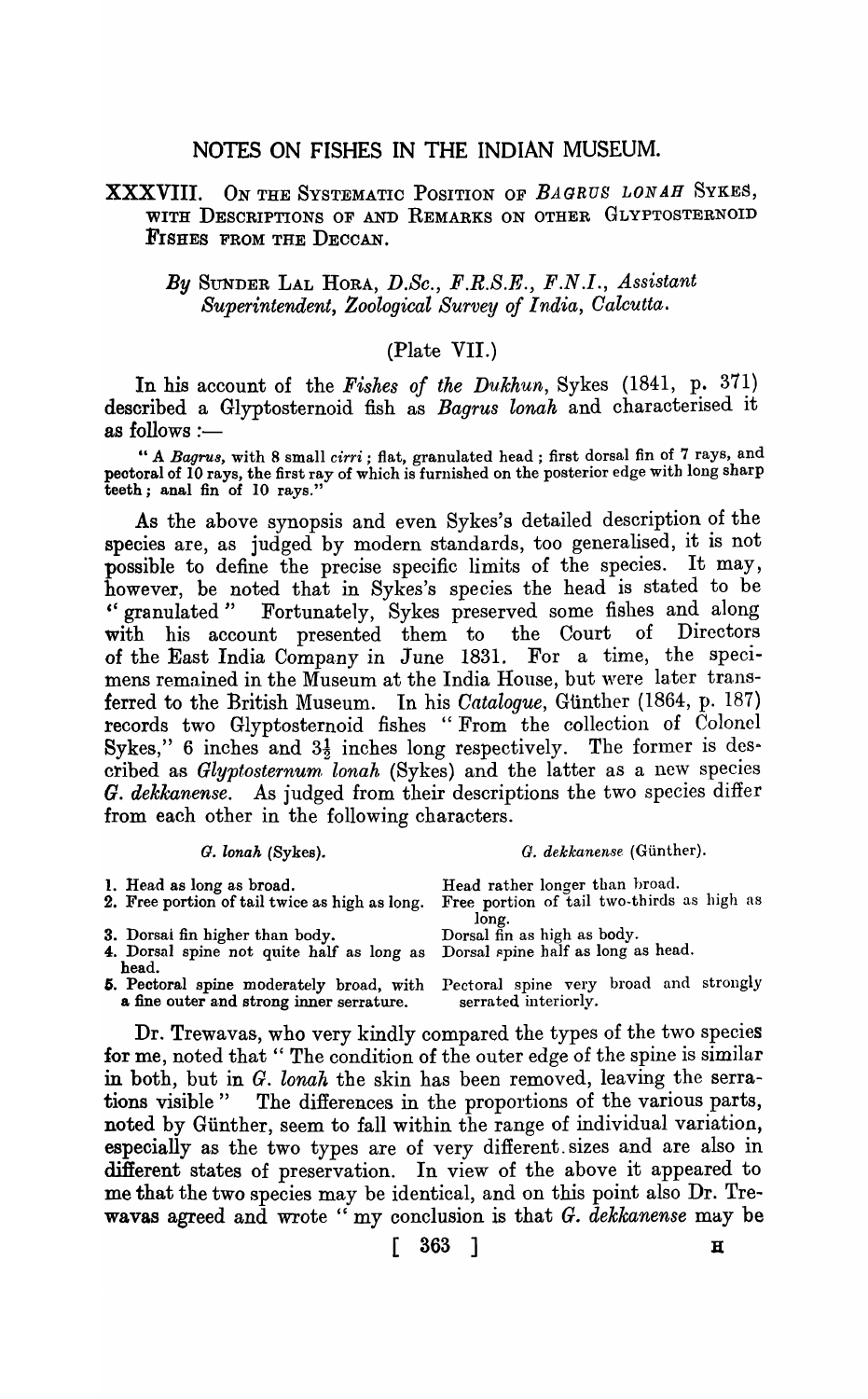identical with *G. lonah* "<sup>1</sup>. A thorough examination of the Glyptosternoid specimens from Peninsular India in the collection of the Zoological Survey of India has also shown that the two forms must be regarded as conspecific.

In 1871, Day (p. 714) extended the range of G. *dekkanense* to the Jumna river " near where it emerges from the Siwalik hills ", but later in his *Fishes of India* he combined the two species from Deccan under G. lonah, and noted "I have taken this species at Poona, and also in the head waters of the Jumna" In the collection of the Indian Museum there was no named specimen of either of the species from Deccan when I (1923, pp. 8-30) revised the Indian members of the genus *Glyptothorax.*  Day's specimen of *G. lonah* from the Jumna was referred to *G. conirostre* (Steind.) and a specimen from the Satara District identified by Annandale (1919, p. 126) as *Euglyptosternum saisii* was described as *G. dekkanense.*  Quite recently, however, the Zoological Survey of India received several examples of *Glyptothorax* from Poona and adjacent hill ranges and doubts arose as to the precise specific limits of G. *lonah* (Sykes) and *G. dekkanense* (Gunther). A specimen of a species of *Glyptothorax* with smooth skin from Motha Mola river, Poona, was sent to Mr. J. R. Norman for comparison with the types of *G. lonah* and *G. dekkanense.*  Dr. E. Trewavas very kindly attended to this enquiry and replied as  $follows :=$ 

"Your problem is made more difficult of solution by reason of the poor state of preservation of the type of *Glyptosternum, lonah.* But the type of *G. dekkanense* is well preserved, and my conclusion is that G. dekkanense may be identical with G. lonah, and that in *any* case your Motha Mola R. specimen belongs to neither species for the following reasons :-

- (a) The skin of the body in G. *dekkanense* is tuberculated, that of the head is finely granular. It is difficult to judge the nature of the skin in the emaciated type of G. *lonah,* but there appear to be signs of tuberculation. The skin of Motha Mola fish is smooth.
- (b) The adhesive apparatus in *G. lonah* and G. *dekkanense* is longer than broad. In the Motha Mola fish it appears to be broader than long.
- (c) The caudal, twice as long as deep in the Motha Mola fish is  $1_{12}^{5}$  times as long as deep in the type of *G. dekkanense*. That the ratio is also 2 in *G. lonah* may be partly due to emaciation ;- the ends of both dorsal and haemal spines project.
- (d) The shape of the supracleithrum, as seen or felt through the skin, is of one sort in G. *lonah* and G. *dekkanense* and of another in the Motha Mola fish, in Day's Jumna R. fish and in three (colI. Day) from Poonah.

The inner limb of the forked supracleithrum is much longer than the outer and as long as the supraoccipital spine in the Motha Mola fish, whereas in G. *dekkanenae* it is not much longer than the outer limb and is considerably shorter than the supraoccipital spine. I send herewith sketches drawn to scale to illustrate this.

Three specimens, 39 to 52 mm. in standard length collected by Day at Poonah, seem to agree very well with the Motha Mola fish. They are labelled *G. lonah.* Another labelled G. *dekkanense,* from the Jumna R. (colI. Day) looks to me to be also very much like your fish. It is very much emaciated. The pectoral spine is relatively longer and more coarsely serrated."

<sup>&</sup>lt;sup>1</sup> On a request being made to give reasons for her conclusions Dr. Trewavas very kindly supplied the following information :---" The type of G. *lonah* resembles that of G. *dekkanense* in all characters (tuberculation of skin, shape of adhesive apparatus, shape of head and shape and proportions of supracleithrum) except size of fish (G. *lonah 128*  mm., *G. dekkanense* 68 mm. standard length) and proportions of caudal peduncle. The apparent slenderness of *G. lonah* is partly due to extreme emaciation but also the relative length of the caudal peduncle is greater in  $G$ . *lonah* than in  $G$ . dekkanense (5<sup>1</sup>/<sub>3</sub> times in standard length in *G. lonah*, 5<sup>2</sup>/<sub>3</sub> times in *G. dekkanense*, measured from base of anal to end of last vertebra. Whether or not this can be accounted for by the difference in size I cannot say, and I believe that only the examination of large numbers of specimens from the Deccan can really decide whether these represent two species or one.<sup>7</sup>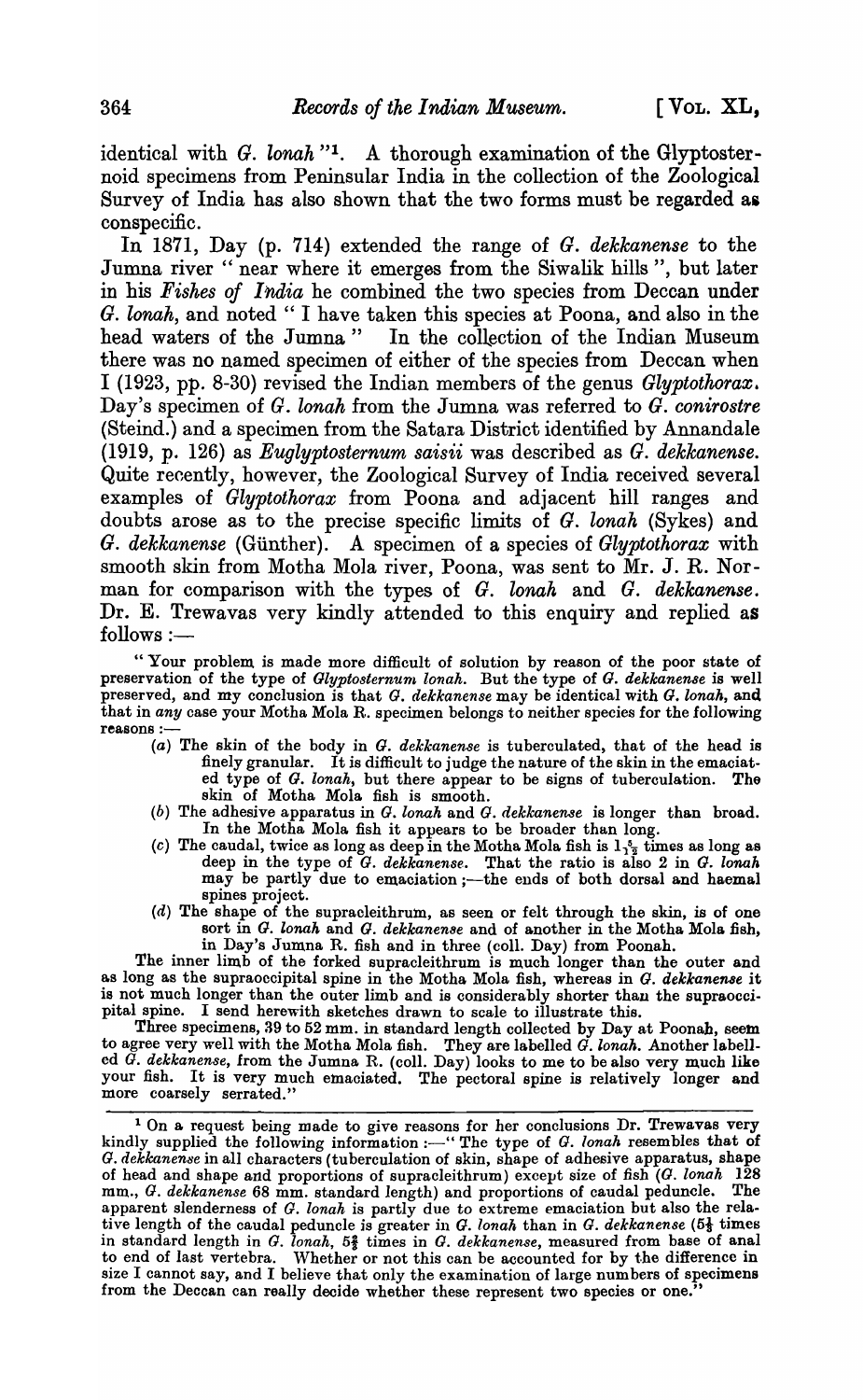From Dr. Trewavas's remarks it appears that the smooth-skinned specimens of the Motha Mola river are similar to those which Day (1871,



TEXT-FIG. 1.-View of the dorsal surface of head in three specimens of *Glyptothorax* from Deccan, showing the shape of the surpacleithrum.. Only the bases of the nasal barbels are shown. (From sketches supplied by Dr. E. Trewavas.)

*a.* Type of G. *lonah* (Sykes).  $\times 2\frac{2}{3}$ ; *b.* Type of G. *dekkanense* (Günther).  $\times 2\frac{2}{3}$ ; *c.* Motha Mola river specimen of *G. conirostre var. poonaensis*, nov. × 2<sup>2</sup>/<sub>3</sub> s. *cl.* Supracleithrum; *S.oc.* Supraoccipital process.

G. 714; 1877, p. 496) had collected in the Jumna river and referred to p. *lonak* and *G. dekkanense.* In my earlier work (1923, p. 30) I indicated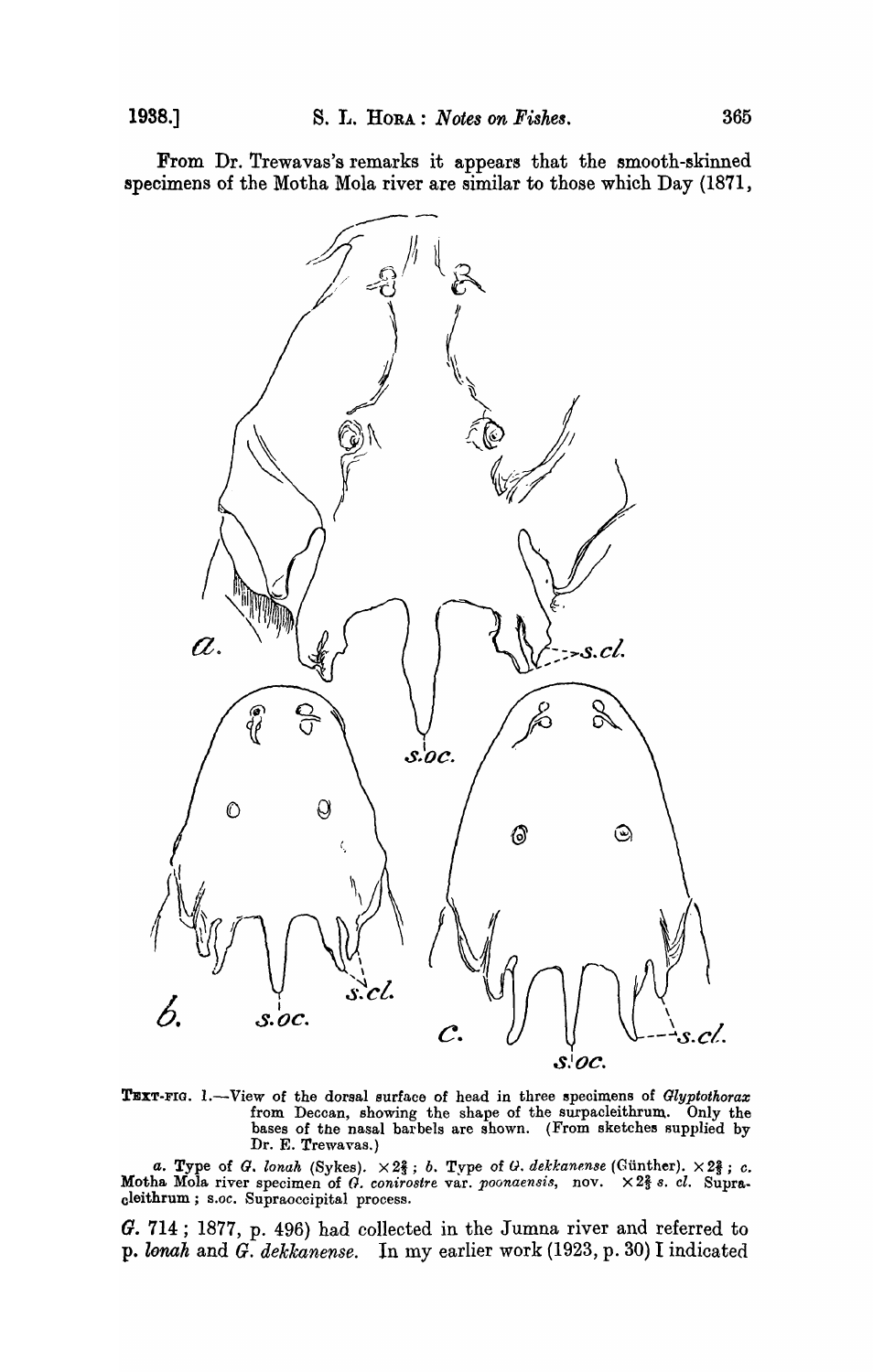that one of Day's specimens of *G. lonah* from the headwaters of the Jumna river, now preserved in the collection of the Indian Museum, was referrable to  $\tilde{G}$ . conirostre (Steind.), but as there is a close similarity between the Jumna river form and the smooth-skinned form from Poona, the range of *G. conirostre* must be extended to Deccan. A more detailed comparison of the specimens from the two localities shows that the head is proportionately broader and the dorsal fin shorter in the Deccan examples.

Owing to the inadequacy of the material of *Glyptothorax* from the headwaters of the Jumna in the collection of the Indian Museum, a specimen of the Deccan form of *G. conirostre* was sent to Dr. Trewavas for comparison with Day's material from Poona and the Jumna river. Her report is as follows :-

"Specimen F  $\frac{12126}{1}$  labelled 'Deccan form of *Glyptothorax conirostre* (Steind.)' agrees well with Day's 'G. lonah' from Poonah. Compared with Day's 'Glyptoster*nu'nt dekkanense'* from Jumna R. (which I think you are right in referring to *G. coni*rostre) it has, as you point out, a somewhat broader head and lower dorsal fin. These two fishes are of approximately the same size. If now Day's ' Glyptosternum lonah' from Poonah are compared with specimens of *G. conirostre* of their size from Simla the same difference in width of head is observed. The difference in height of dorsal seems less constant. Therefore, it seems certain that the Motha Mola fish and Day's ' G. *lonah*' from Poonah are conspecific, and are distinct from *G. conirostre*; whether specifically or subspecifically only more material can show."

The Poona specimens of *G. conirostre* would thus seem to represent a geographical race of the Jumna form, and to indicate the differences between the two types I propose to describe the Poona race as a distinct variety *(vide infra,* p. 368).

The extension of the range of *G. conirostre* from the headwaters of the Jumna river to the Western Ghats is of considerable interest. In one of my (1938, p. 169) recent contributions the probable route along which the species from the Eastern Himalayas seem to have migrated to the Western Ghats and thence to the hills of Peninsular India was indicated. *G. lonah* (=*G. dekkanense*), which has recently been obtained from the Bastar State<sup>1</sup>, Central Provinces, (Hora 1938 b, p. 241) would thus appear to have migrated along the Satpuras to the Western Ghats.

The Western Ghats had also a connection with the Western Himalayas in the direction from Gujrat to Delhi through the intermediation of the Aravalli Mountains (Heron 1938, p. 119). The distribution of *G. conirostre* to the Deccan may thus have been effected along the Aravalli range.

It is probably due to these two routes of migrations of the hillstream fauna from the north to the south that in the South Indian fishfauna both the Eastern and the Western Himalayan forms are represented.

The specimen of Annandale's (1919, p. 126) *Euglyptosternum saisii*  from the Satara District, as indicated above, was referred by me (1923,

<sup>&</sup>lt;sup>1</sup> A specimen, about 3.5 inches in length, from the Bastar State was sent to Dr. Trewavas, under tho title *Glyptothorax dekkanense,* for comparing it with the type of Günther's species. She found the two specimens identical in every respect.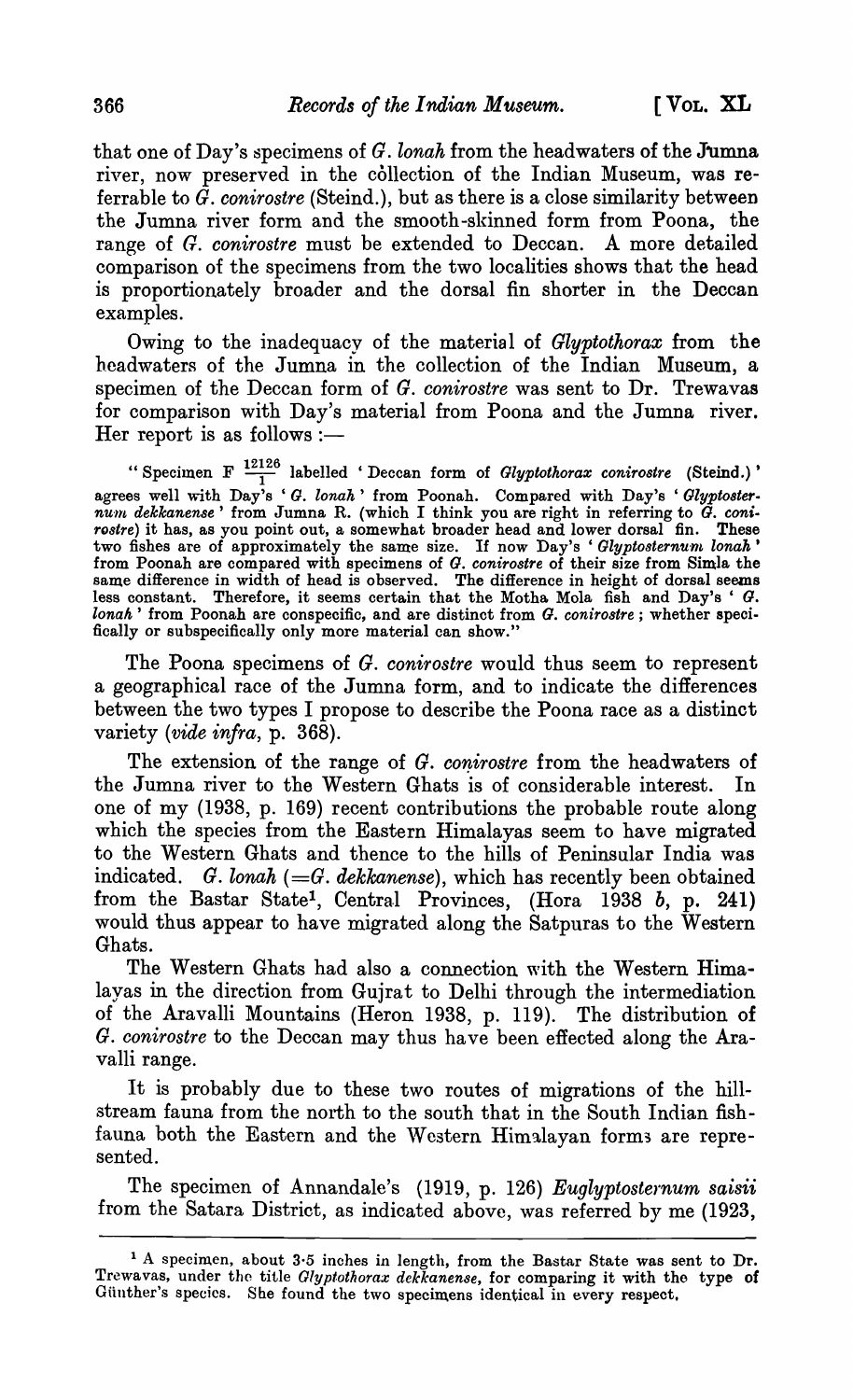p. 24) to *Glyptothorax dekkanense,* and later another specimen from the Tunga river at Shimoga (No. F 12435/1), owing to its strong resemblance to the Satara specimen, was assigned to the same species (Hora 1937, p. 14). The latter example, under the title *G. lonah,* was sent to Dr. Trewavas for comparison with the types of G. *lonah* and G. *dekkanense* and she has kindly favoured me with the following report :-

" Comparison of the type of *G. lonah* and your specimen so labelled is less satisfactory as both are in a poor state. What strikes me is that although your fish  $(F \frac{12435}{1})$  is shorter than the type it has a longer head, and also stronger inner serrae on the pectoral spine. The depth of its caudal peduncle is only  $\frac{3}{4}$  of that of the type, which is less than one would expect even if the type were not emaciated. The maxillary barbel in your fish barely reaches the base of the pectoral, in the type it extends beyond it. I am satisfied that  $F \frac{12435}{1}$  is distinct from G. *lonah* but not that it is identical with G. *dekkanense."* 

These specimens are quite different from the other species found in India, and in view of the above opinion it seems necessary to separate them as a new species.

Misra and I (1938, p. 36) referred a specimen of *Glyptothorax* from the headwaters of the Godavari river to *G. annandalei* Hora, but I am of opinion that it should be referred to *G. lonah.* As Gunther had included both G. *lonah* and *G. dekkanense* under the division characterised by " Ventral and pectoral rays not plaited below", the close association of G. *annandalei,* in which the outer pectoral and ventral rays are plaited on the ventral surface, with G. *lonah* never occurred to me. I now find that the plaited condition of the rays of the paired fins may be an ecological character depending upon the rapidity of the water in which the fish may be living. Similar ecological races were indicated by me in the case of *Garra mullya* (Hora 1921, p. 659) and by Day (1871, p. 714) in the case of *Glyptothorax.* I think, however, that one should recognise local races based on geographical or ecological considerations. In view of the above, I am of the opinion that *G. annandalei* Hora, with a much longer and narrower caudal peduncle, probably represents a torrential race of G. *lonah* (Sykes), but in the present state of our knowledge it may be retained, for the time being at least, as a separate species. In G. *annandalei* the outer border of the pectoral spine is finely serrated and the caudal peduncle is at least twice as long as high. In all the fresh specimens of G. *lonah* that I have examined the outer rays of the paired fins are faintly or distinctly plaited below.

Besides the species referred to above, *G. madraspatanus* (Day) is the only other species of *Glyptothorax* found in South India. It agrees with G. *lonah*, the new species from Satara, and G. *annandalei* in possessing a tuberculated body, but differs in having relatively longer fins and stronger spines. In *G. madraspatanus* the pectorals are as long as or slightly longer than the head and the dorsal spine is serrated along both the borders near the apex; the serrae are, however, more pronounced along the posterior border.

From the above it is clear that at present five species of *Glyptothorax*  can be recognised from Peninsular India, *viz.,* G. *lonah* (Sykes), G. *madraspatanus* (Day), *G. annandalei* Hora, *G. conirostre* (Steind.) var.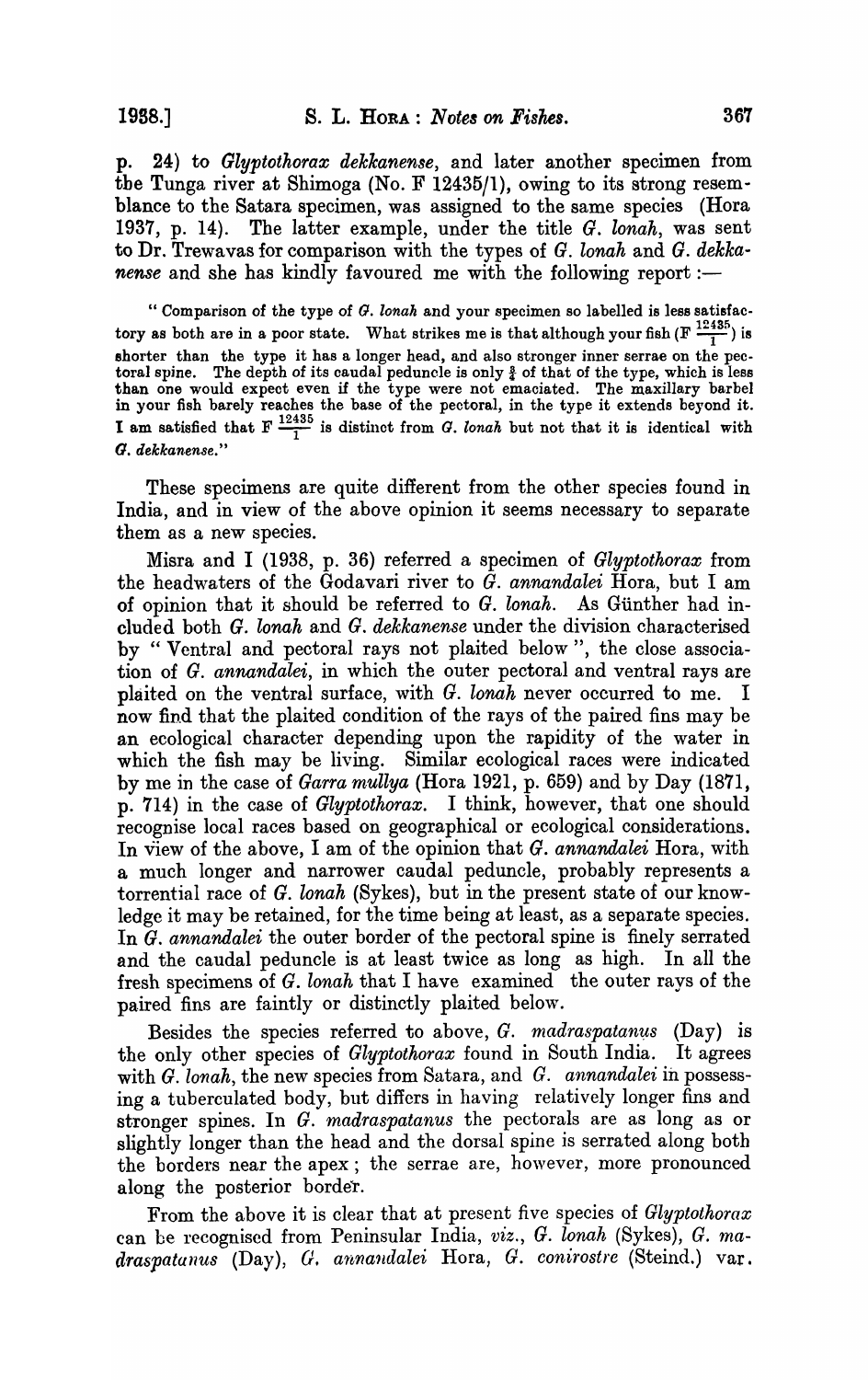*poonaensis* nov. and G. *trewavasae,* sp. nov. They may be distinguished by the following key  $:=$ 

| 1. Skin smooth                                                                                                                          |                                                                  |                            |                                                                     |  | G.<br>conirostre var. poon-<br>aensis, nov. |
|-----------------------------------------------------------------------------------------------------------------------------------------|------------------------------------------------------------------|----------------------------|---------------------------------------------------------------------|--|---------------------------------------------|
| 2. Skin tuberculated                                                                                                                    |                                                                  |                            |                                                                     |  |                                             |
| I. Pectoral spine almost as long as head, or somewhat<br>longer; dorsal spine strong and serrated near the<br>apex                      |                                                                  | $\bullet$                  |                                                                     |  | $G.$ madraspatanus (Day).                   |
| II. Pectoral spine not as long as head, generally consi-<br>derably shorter; dorsal spine moderately developed<br>and smooth throughout |                                                                  |                            |                                                                     |  |                                             |
| A. Maxillary barbels extending considerably beyond                                                                                      | commencement of pectoral                                         |                            |                                                                     |  |                                             |
|                                                                                                                                         | i. Caudal peduncle about $1\frac{1}{2}$ times as long as<br>deep | $\ldots$ G. lonah (Sykes). |                                                                     |  |                                             |
|                                                                                                                                         | deep                                                             | $\bullet\;\bullet$         | ii. Caudal peduncle at least 2 times as long as<br>$\bullet\bullet$ |  | G. annandalei Hora.                         |
| B. Maxillary barbels barely reaching base of pec-<br>toral                                                                              |                                                                  |                            | $\bullet$                                                           |  | G. trewavasae, sp. nov.                     |

An analysis of the geographical distribution of the above mentioned 5 species is of some interest. G. *conirostre* var. *poonaensis* has so far been recorded only from the waterways near Poona, but as its closely allied form is found in the Jumna river, it is likely to be met with in the intermediate regions. G. *lonak* is known from the Godavari watershed (Nasik and Bailadila range) and the Kistna watershed (Poona).  $G$ . *trewavasae* is found only in the Kistna watershed, while the remaining two species, G. *madraspatanus* and G. *annandalei,* occur in the Cauvery watershed. So far, G. *lonah* is the only species that is known to occur in the two adjacent watersheds and over a much wider area.

#### **G1yptothorax conirostre** var. **poonaensis,** nov.

(Plate VII, figs. 5 and 6.)

1877. Glyptosternum lonah, Day (in part, *nec* Sykes), Fish. Ind., p. 496, pl cxiii, fig. 5.

# D. 1/6 0; A. 10; P. 10; V 6; C. 17.

The head and the anterior part of the body are moderately depressed, and the tail region is compressed from side to side. The skin, both on the head and the body, is smooth. The snout tapers broadly towards the anterior end. The head is distinctly longer than broad; its length is contained from 4·2 to 4·3 times in the standard length. The eyes are small, dorso-Iateral in position, and situated in the posterior half of the head. The occipital process is long and narrow; it is almost twice as long as broad at its base; it is separated from the basal bone of the dorsal fin by a short distance. The nasal openings are situated slightly behind the tip of the snout and are separated by small barbels, which do not extend as far as the eyes. The mouth is ventral, transverse and crescentic; its gape is almost equal to half the width of the head. The lips are thin, slightly papillated and continuous at the angles of the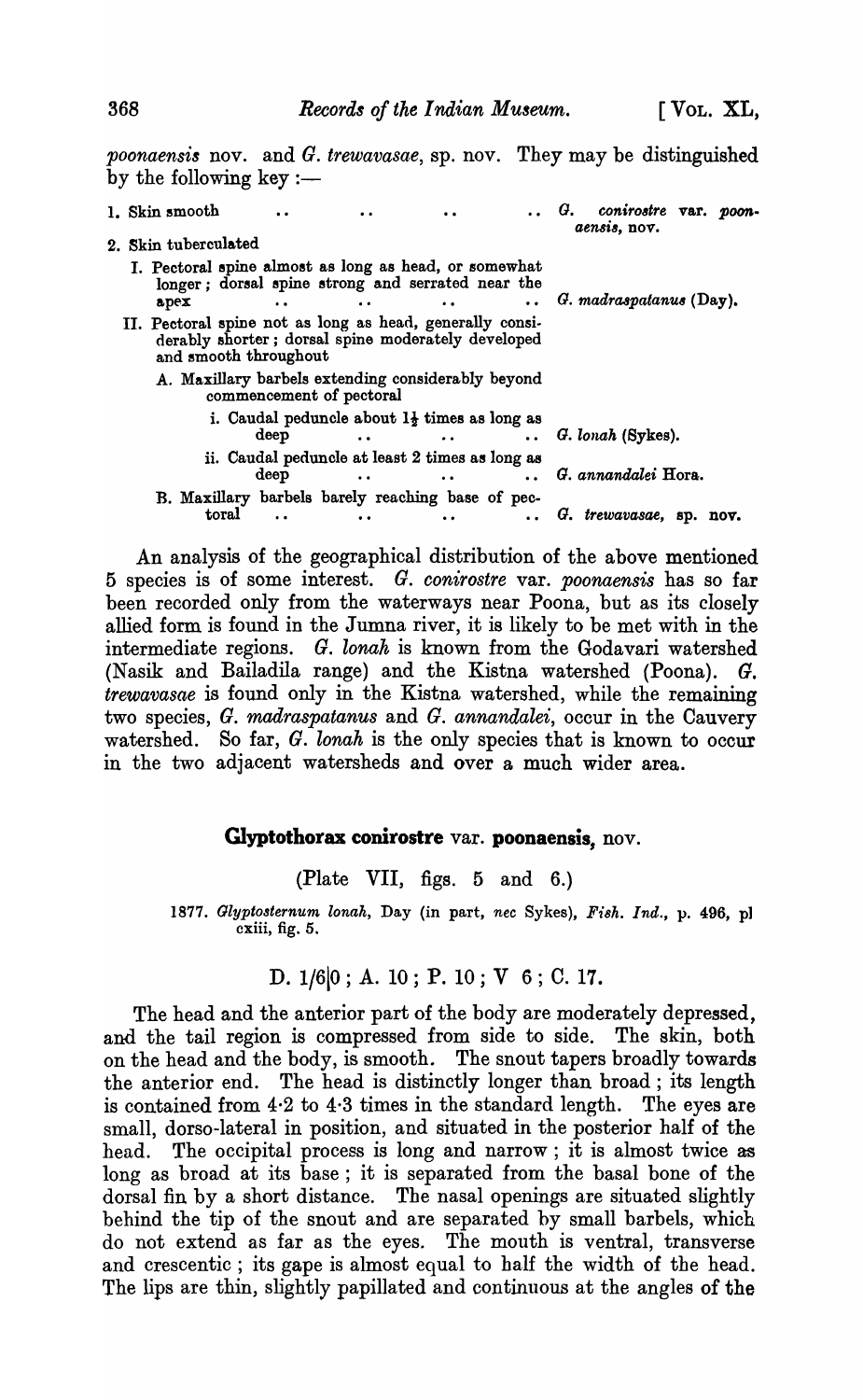mouth. The labial groove is widely interrupted. The posterior jaw is almost truncate in the middle. A portion of the upper jaw and dentition are bare. The teeth are small and villiform. The gill-openings are wide, and the gill-membranes meet the isthmus in the mid-ventral line. The thoracic adhesive apparatus is considerably longer than broad, but the ridges are only developed in the peripheral region. The maxillary barbels possess broad bases, and extend considerably beyond the commencement of the pectoral fins. The two pairs of mandibular barbels are considerably shorter.

The height of the body varies considerably: it is contained from 5·8 to 7·0 times in the standard length. In the case of mature females (PI. VII, fig. 5) the body is considerably distended with gonads. The caudal peduncle is short, but narrow; its least height is contained about 2 times in its length. The rayed dorsal fin commences above the pectorals; its commencement is almost equidistant between the tip of the snout and the adipose dorsal. The dorsal fin is slightly higher than the depth of the body, but in fully mature females the body is somewhat deeper; its spine is strong, smooth, and almost half as long as the length of the head. The pectoral fin is shorter than the head; its spine is strong and pectinated internally; it is somewhat roughened along the outer edge. The pectoral fin is separated from the ventral fin by a considerable distance. The ventrals are considerably shorter than the pectorals and extend as far as or slightly beyond the anal opening, but are separated from the anal fin by a considerable distance. In the specimens examined by me the paired fins are devoid of the usual adhesive pads on the ventral surface of their outer rays. The anal fin is short and situated below the adipose dorsal. The caudal fin is deeply forked and hoth the lobes are of equal length.

In the material before me the general colour is light dusky above and dirty white below. The whole of the dorsal surface of the head and body is studded with minute, black dots. In some specimens there are three, saddle-shaped bands across the dorsal surface; the first across the occipital process and the basal bone of the dorsal fin, the second at the base of the dorsal fin and the third across the base of the adipose dorsal. There is generally a band at the base of the caudal fin. The distal part of the caudal fin is infuscated with black, as also the distal portion of the anal fin.

*Locality.-Poona* and its environs.

*Type-specimen.-Holotype* No. F 12126/1 Zoological Survey of India *(Ind. Mus.),* Calcutta.

*Remarks.-I* have examined 5 specimens of the new variety, 4 from Motha Mola river near Poona collected by Mr. C. V Kulkarni, Department of Fisheries, Bombay and 1 from the Motha Molla R. near Kharadigaon, Poona, collected by Mr. A. G. L. Fraser. According to Mr. Fraser this species is locally known as *Phather Ohatoo,* in which reference is made to the stone-licking habits of these fishes.

Reference has been made above *(vide supra,* p. 366) to the great resemblance of this fish to *G. conirostre* from the Jumna river, and the characters by which it may be distinguished from the typical form.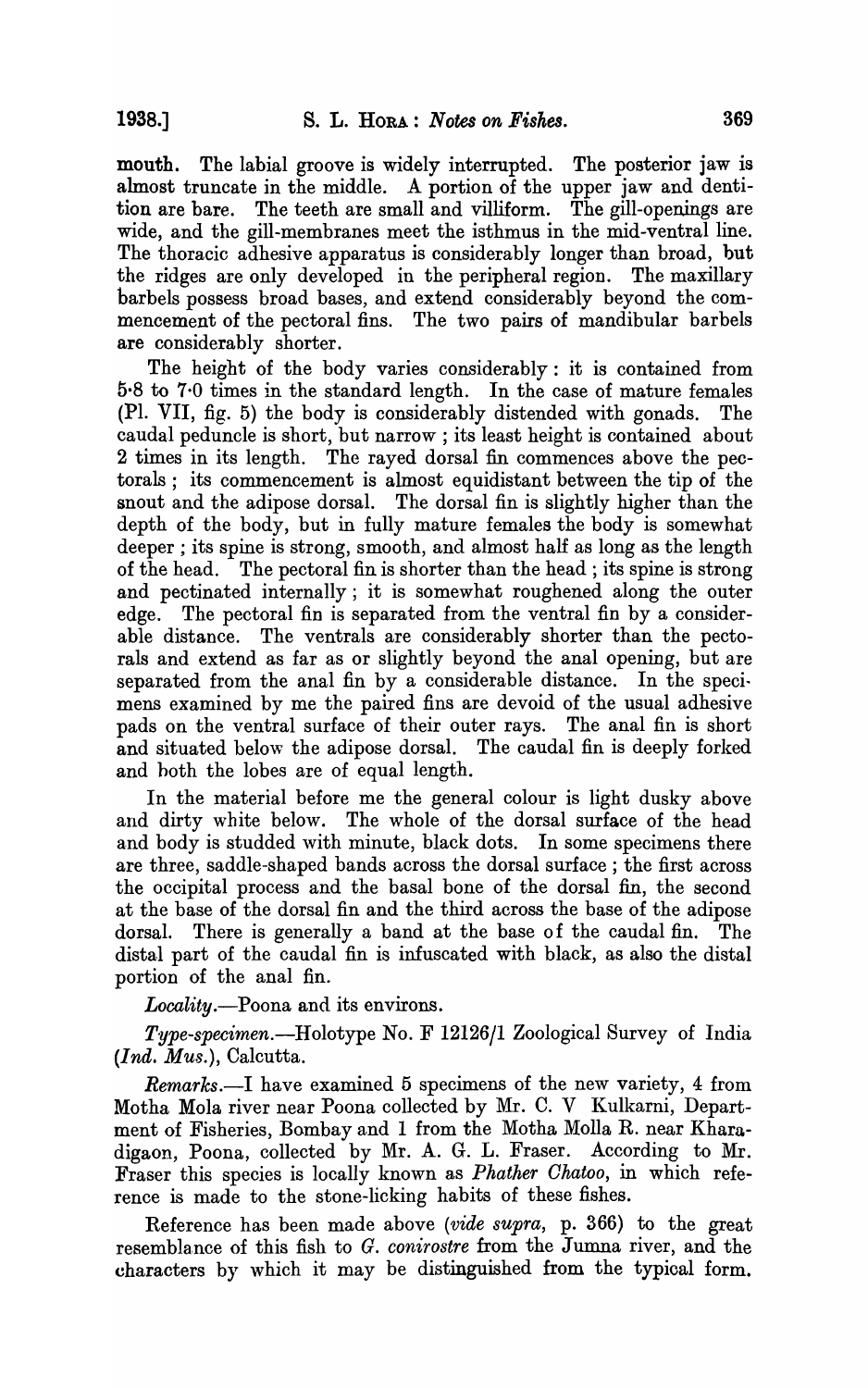To facilitate reference, measurements of the two specimens from the Jumna river are also included in the table given below.

 $Measurable$  *in millimetres.* 

|                                        | $G.$ conirostre var.<br>poonaensis. |                |        |        | conirostre.<br>G. |        |
|----------------------------------------|-------------------------------------|----------------|--------|--------|-------------------|--------|
| Total length excluding caudal          |                                     | 79.5<br>$81-0$ |        | 79.0   | $107 - 0$         | 74.5   |
| Length of caudal                       |                                     | $17-3$         | $21-5$ | 18.2   | $28 - 0$          |        |
| Length of head                         |                                     | 19.0           | $18-6$ | 19.0   | 24.8              | 16.5   |
| Width of head                          |                                     | $15-0$         | $16-6$ | $16-7$ | 18.0              | 12.3   |
| Height of head                         |                                     | 9.8            | $11-2$ | $10-0$ | 13.0              | 9.0    |
| Length of snout                        |                                     | $10-2$         | 8.3    | $9-0$  | 12.0              | 8.9    |
| Interorbital width                     |                                     | 5.0            | 5.4    | 5.0    | 5.0               | 4.5    |
| Depth of body                          |                                     | 12.0           | 14.0   | $11-2$ | 17.0              | $10-6$ |
| Height of dorsal fin                   |                                     | 13.5           | 14.2   | $12-6$ | $21-0$            | $15-0$ |
| Length of pectoral fin                 |                                     | 18.5           | 17.3   | 16·0   | 26.0              | 18.0   |
| Length of ventral fin                  |                                     | 13.0           | $13-6$ | $11-2$ | 18.0              | 14.0   |
| Longest ray of anal fin                |                                     | $10-4$         | 13.0   | 10.5   | $20-0$            | 14.2   |
| Length of dorsal spine<br>$\bullet$    |                                     | $10-0$         | $10-0$ | $10-0$ | 14.5              | $11-0$ |
| Length of caudal peduncle<br>$\bullet$ | $\bullet$                           | 14.0           | $13-2$ | 13.8   | 21.8              | 16·5   |
| Least height of caudal peduncle        | $\ddot{\phantom{0}}$                | 6.8            | 6.7    | $6-2$  | 9.8               | 6.8    |

## **Glyptothorax madraspatanus** (Day).

*1867. Glyptosternum lonah,* Day *(nee* Sykes), *Proc. Zool. Soc. London,* p. 285.

1873. Glyptosternum madraspatanum, Day, Journ. Linn. Soc. London XI, p. 526.

*1877. Glyptostern'ltm madraspatanum,* Day, *F'ish. India,* p. 498, pI. cxvi, fig. 4.

1889. Glyptosternum madraspatanum, Day, Faun. Brit. Ind., Fish. I, p. 200.

*1923. Glyptothorax madraspatanus,* Bora, *Rec. Ind. JJlus.* XXV, p. 29. 1937. Glyptothorax madraspatanus, Hora, Rec. Ind. Mus. XXXIX, p. 19.

Since 1923, when I made some remarks on *Glyptothorax madraspatanus,* the species has also been reported from the Cauvery river in the



TEXT-FIG. 2.-Lateral view of a specimen of *Glyptothorax madraspatanus* (Day) from the Cauvery river, Coorg State.  $\times \frac{2}{3}$ .

Coorg State. The skin is coarsely tuberculated in all the 8 specimens now represented in the collection of the Zoological Survey of India and the pectoral and the dorsal fins are proportionately much longer in this species. The dorsal and the pectoral spines are also longer and stronger. Further, the dorsal spine is serrated near the apex along both the borders.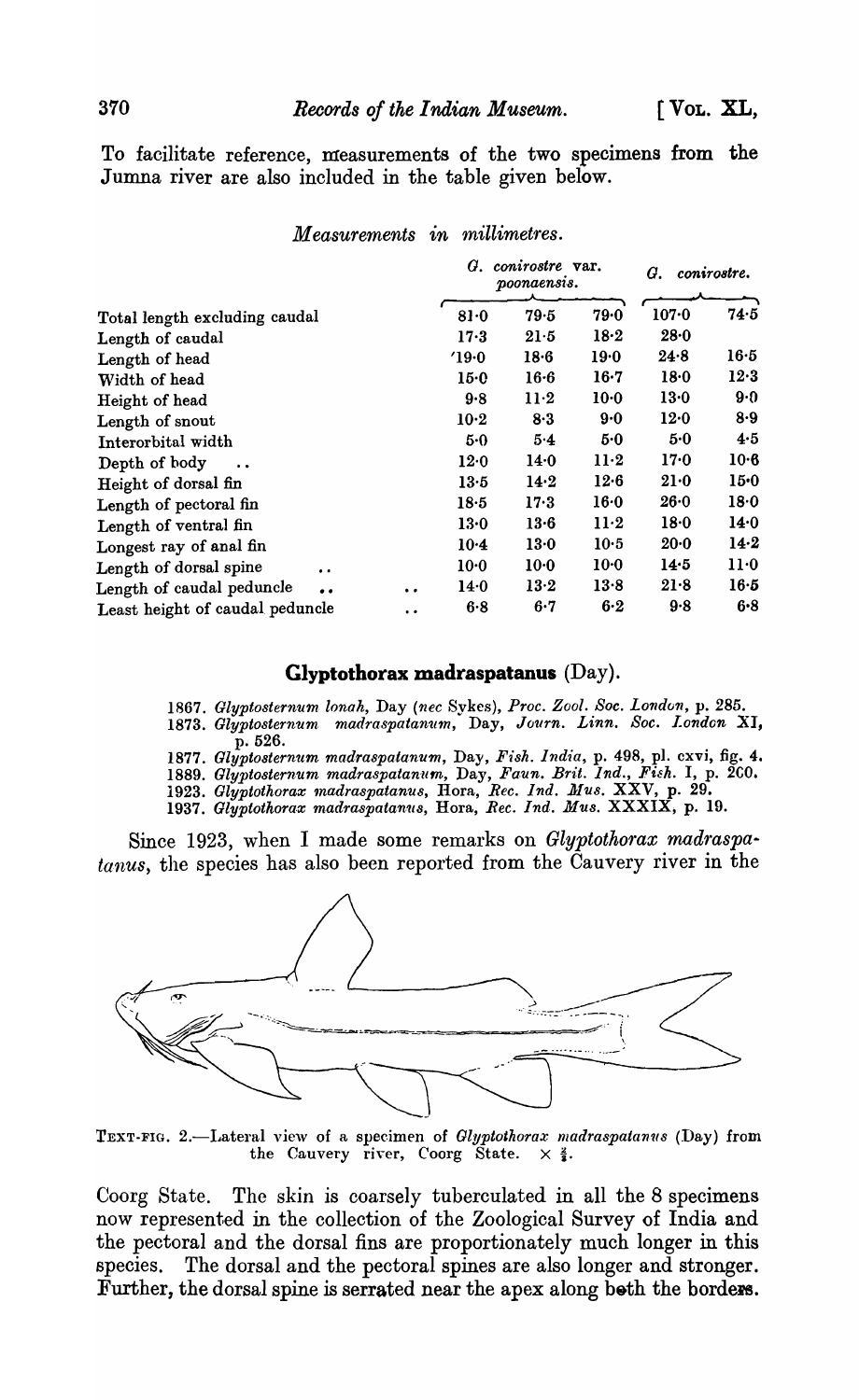#### **Glyptothorax lonah** (Sykes).

#### (Plate VII, figs. 1 and 2.)

D. 1/610; A. 11; P. 9; V 6; C. 16.

1841. *Bagrus lonah,* Sykes, *Trans. Zool. Soc. London* II, p. 371.

- 1864. *Glyptosternum lonah,* Gunther, *Oat. Fish. Brit. Mus.* V, p. 187.
- 1864. *Glyptosternum dekkanense*, Günther, *Cat. Fish. Brit. Mus.* V, p. 187.
- *1937. Glyptothorax lonah,* Hora & Misra, *Journ. Bombay Nat. Rist. Soc.* XXXIX, p.513.

*1938. Glyptothorax annandale?:,* Hora & Misra *(nee* Hora), *Journ. Bombay Nat,*   $Hist.$  Soc. XL, p. 36, pl. iii, figs. 3,  $3a$ .

1938. *Glyptothorax dekkanensis*, *Hora, Rec. Ind. Mus. XL, p. 241.* 

*Glyptothorax lonah* is a stoutly-built species, in which both the dorsal and the ventral profiles are slightly arched. The head and the anterior part of the body are somewhat depressed and the ventral surface is flattened; the body is compressed in the tail region. The skin, particularly on the head, is distinctly granulated. The head is somewhat longer than broad; its length is contained from 4·1 to 4·4 times in the standard length. The eyes are small, dorso-lateral, and situated in the posterior half of the head. The snout is broad and rounded; it is equal to half the length of the head. The inter-orbital width is equal to onethird the length of the head. The occipital spine is long and narrow; it almost extends to the basal bone of the dorsal fin. The nasalopenings are well-marked and situated slightly behind the tip of the snout; they are separated by the nasal barbels which do not extend to the eyes. The mouth is ventral, transverse and crescentic; its gape is almost equal to half the width of the head. The anterior lip is thickly beset with papillae, which are indistinctly marked on the posterior lip. The two lips are continuous at the angles of the mouth. The labial groove is narrow and widely interrupted in the middle. A portion of the anterior jaw and dentition is not covered by the posterior jaw. The teeth are small and villiform. The gill-openings are wide and the gillmembranes are united to the isthmus which is half as wide as the gape of the mouth. The adhesive apparatus on the chest and the ventral surface of the outer rays of the paired fins is fully developed; the thoracic apparatus is longer than broad and is almost filled with ridges to the mid-ventral line. The maxillary barbels possess broad bases, and extend considerably beyond the commencement of the pectoral fins. The two pairs of mandibular barbels are considerably shorter.

The height of the body is contained from 5·1 to 5·8 times in the standard length. The least height of the caudal peduncle is contained from 1·5 to 1·7 times in its length.

The dorsal fin commences above the pectorals and considerably in advance of the ventrals; it is almost equidistant between the tip of the snout and the origin of the second anal ray. It is as high as the length of the head behind the nostrils, and is either equal to or slightly shorter or longer than half the length of the head and is usually clothed in thick skin. The pectoral fin is almost as long as the head; its spine is strongly pectinated internally and finely serrated along the outer border. Usually the spine is covered by thick skin and the outer serrations oannot be made out without dissection. The pectoral fin is separated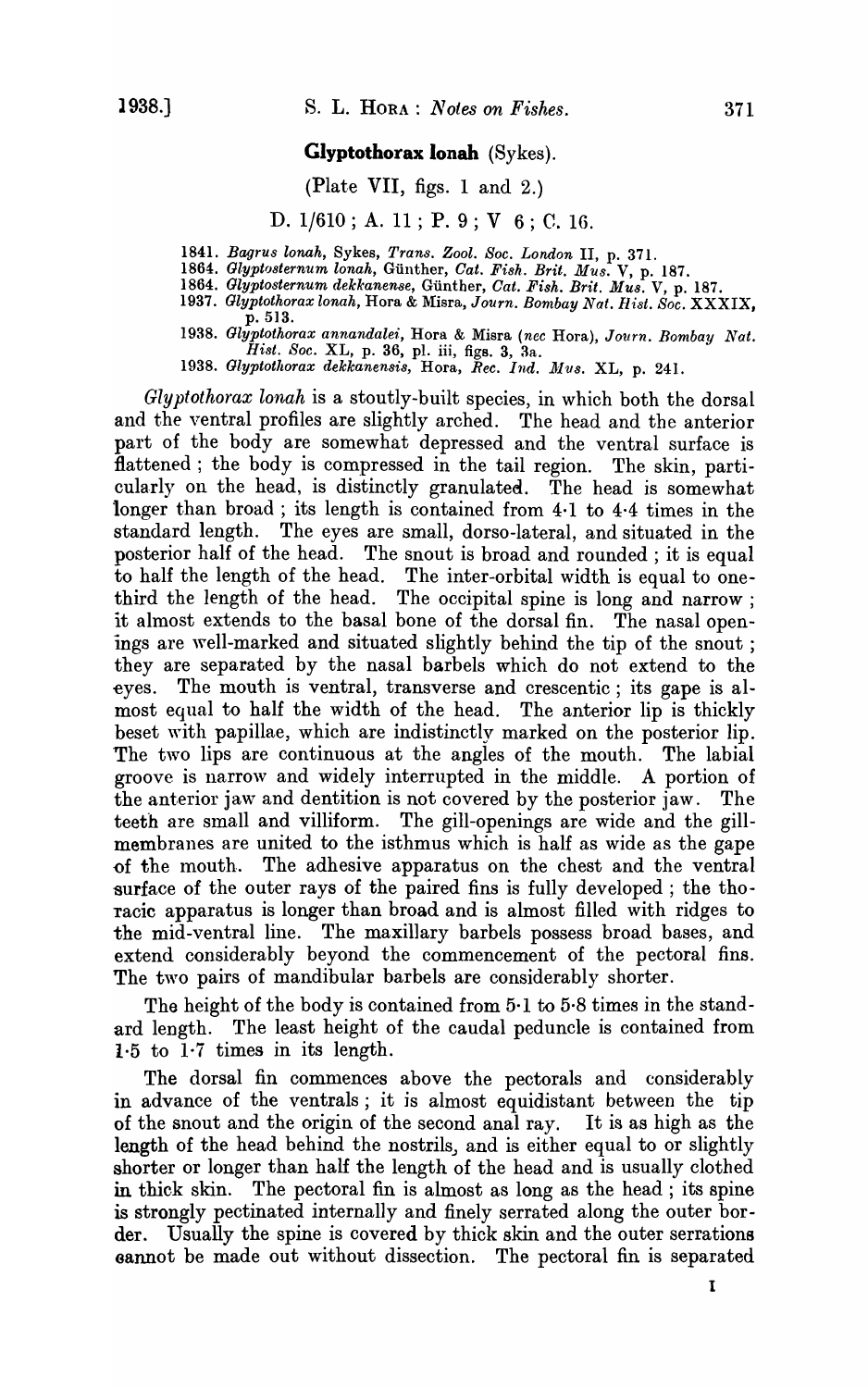from the ventral by a distance equal to the distance between the eye and the nostrils. The ventrals are considerably shorter than the pectorals, but extend beyond the anal opening and miss the anal fin by a very short distance. The anal fin is short and a part of it is situated below the adipose dorsal. The caudal fin is deeply forked; the upper lobe being somewhat more developed than the lower.

The general colour of the spirit specimens is greyish above and dirtywhite below. There is a white streak along the lateral line, and the bases of the fins are generally of a dark colour. The ventrals, anal and caudal fins are provided with black patches in their distal portions. In the smaller individuals, the general colouration is somewhat lighter, but the dark markings are better pronounced.

Localities.-The precise locality of Sykes's specimens is not known, but in the British Museum Catalogue they are noted to have been collected in " Dekkan" The above description is based on the 4 specimens collected by Mr. H. Crookshank from the Galli Nalah near Loa, Bailadila range, Bastar State, Central Provinces. One of these specimens was compared by Dr. Trewavas with the type of G. *dekkanense* and found to be identical with it. Besides these example, 6 more, somewhat smaller, specimens were collected by Mr. Crookshank from another part of the Bailadila range. There are three more specimens of *G. lonah,*  collected by Mr. A. G. J. Fraser, one from the Godavari river near Nasik and two from the section below Fitzgerald Bridge, Poona; these specimens are of small size.

*Remarks*.—The precise systematic position of the species has been fully discussed above *(vide* p. 367). It can be readily distinguished by its broad caudal peduncle.

#### $Measurable in millimetres.$

| Total length excluding caudal                |                      |                      | 83.0     | 78.0            | $71-0$          | 70.0     |
|----------------------------------------------|----------------------|----------------------|----------|-----------------|-----------------|----------|
| Length of caudal                             | $\ddot{\phantom{a}}$ | $\ddot{\phantom{a}}$ | $21-0$   | $21-0$          | Damaged         | $20-6$   |
| Length of head                               |                      |                      | $19-0$   | 18.5            | 17·1            | 17.1     |
| Width of head                                |                      |                      | $16-7$   | $16-0$          | $14-0$          | 14.0     |
| Height of head                               |                      |                      | $12 - 0$ | $11-5$          | $10-5$          | 9.5      |
| Length of snout                              |                      | $\ddot{\phantom{0}}$ | $10-0$   | 8.2             | 8.6             | $8-7$    |
| Interorbital width                           | $\ddot{\phantom{a}}$ |                      | 6·2      | 5.8             | 6.3             | 5.6      |
| Depth of body<br>$\bullet$                   |                      |                      | 15.0     | 13.9            | 12.3            | $13-8$   |
| Height of dorsal fin<br>$\ddot{\phantom{0}}$ |                      | $\ddot{\phantom{a}}$ | 15.0     | 16·1            | 12.5            | 12.5     |
| Length of pectoral fin                       | $\cdot$ $\cdot$      | $\ddot{\phantom{0}}$ | 20.0     | 18 <sub>0</sub> | 17 <sub>0</sub> | 16·1     |
| Length of ventral fin                        |                      |                      | 15.5     | 14.5            | 13.5            | $13-9$   |
| Longest ray of anal fin                      |                      |                      | 14.0     | 14.5            | 13.0            | $14 - 2$ |
| Length of dorsal spine                       |                      | $\bullet$            | $11-2$   | $10-8$          | 9.5             | $8-2$    |
| Length of caudal peduncle                    |                      | 15 <sub>0</sub>      | $14-6$   | 12.2            | $11-4$          |          |
| Least height of caudal peduncle              |                      |                      | $10-0$   | $8 - 7$         | 7.5             | 7.3      |

#### **Glyptotborax annandalei** Hora.

1923. Glyptothorax annandalei, Hora, *Rec. Ind. Mus. XXV*, p. 14, pl. i, fig. 3. In 1923, I included a reference by Day<sup>1</sup> to *Glyptosternum lonah* from the Bhavani river in the synonymy of *Glyptotkorax annandalei,* 

1 Day, F., *Proc. Zool. Soc. London,* p. 285 (1867).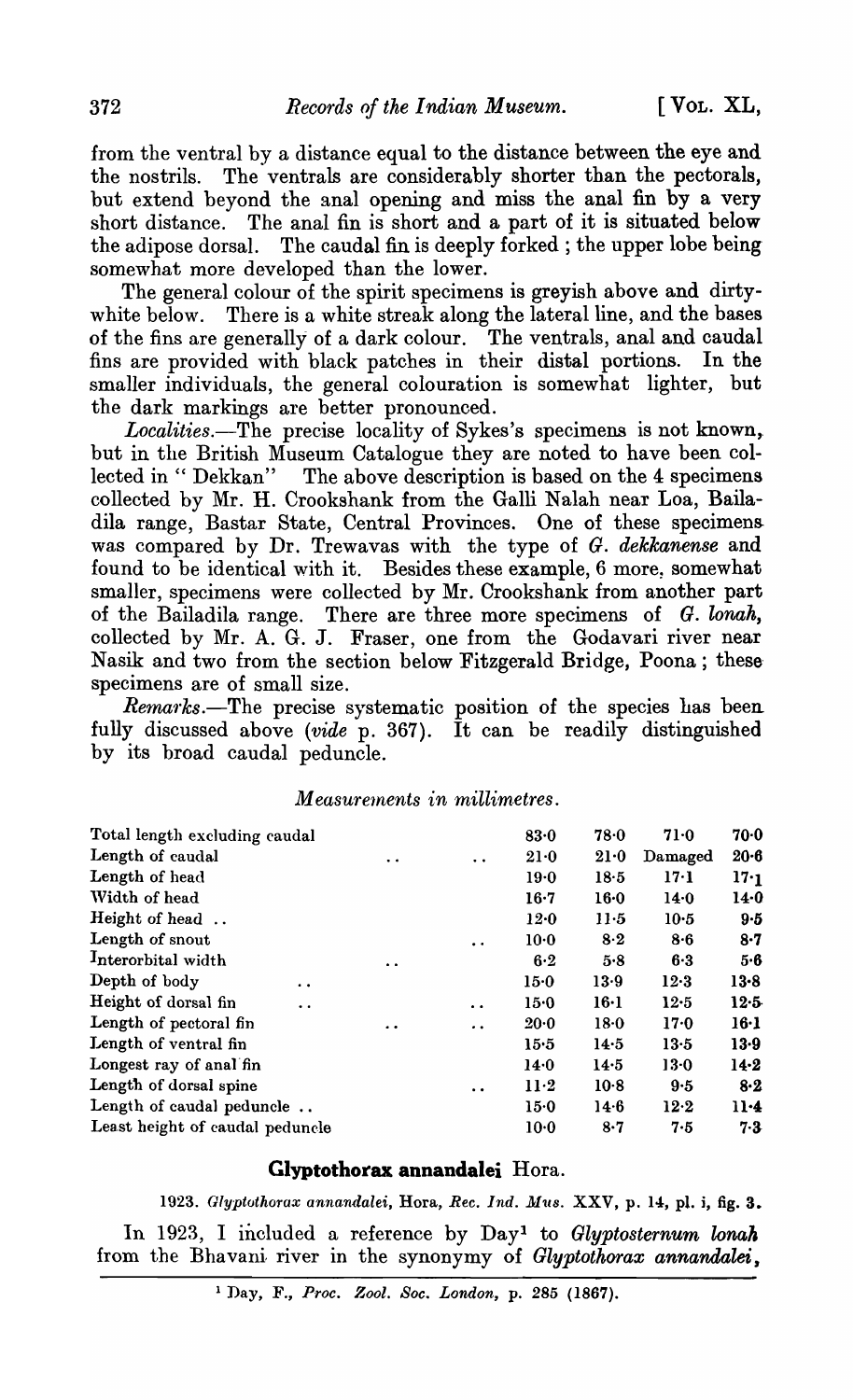but now it seems that the record may refer to  $G.$  malraspatanus which was described later by Day<sup>1</sup> from the same locality.

*G. annandalei* is closely allied to *G. longh*. Its pectoral and the dorsal spines are enveloped in skin, but on dissection the outer border



TEXT-FIG. 3.--Lateral view of a specimen of *Glyptothorax annandalei* Hora. Nat. size.

of the pectoral spine was found to be finely serrated. The head and body distinctly tuberculated, and the skin. in the region of the lateral line is raised as a ridge.

In the depressed form of its body, the development of the adhesive pads on the chest and the ventral surface of the outer rays of the paired fins, and the form of the caudal peduncle G. *annandalei* appears to be the most highly specialised torrential species of *Glyptothorax* in Peninsular India.

#### Glyptothorax trewavasae, sp. nov.

(Plate VII, figs. 3 and 4.)

- *1919. EU.'Jlytosternu'In saisii,* Annandale *(nee* Jenkins), *Ree. Ind. Mus.* XVI, p.126.
- 1923. Glyptothorax dekkanensis, Hora (nec Günther), *Rec. Ind. Mus. XXV*, p. 24, fig. 3.
- 1937. Glyptothorax dekkanensis, Hora (nec Günther), *Rec. Ind. Mus.* XXXIX, p. 14.

In *Glyptothorax trewavasae* the dorsal profile is almost straight and horizontal and the ventral profile is slightly arched. The head and the anterior part of the body are depressed, and the ventral surface is somewhat flattened. The tail region is only compressed. The skin is finely granulated. The head broadly tapers anteriorly, and the snout is rounded. The head is considerably longer than broad ; its length is contained from 3·8 to 4·0 times in the standard length. The eyes are small, dorso-lateral, and situated in the posterior half of the head. The interorbital space is somewhat greater than half the length of the snout. The occipital process is rectangular; it is almost 3 times as long as broad at its base and does not extend to the basal bone of the dorsal fin. The nostrils are well-marked and are situated slightly behind the tip of the snout. The nasal barbels are small and do not reach the anterior margins of the eyes. The mouth is ventral, transverse and horizontal; its gape is equal to half the width of the head. The lips are thin and slightly tuberculated. They are continuous at the angles of the mouth. The

<sup>&</sup>lt;sup>1</sup> Day, F., *Journ. Linn. Soc. London XI*, p. 526 (1873).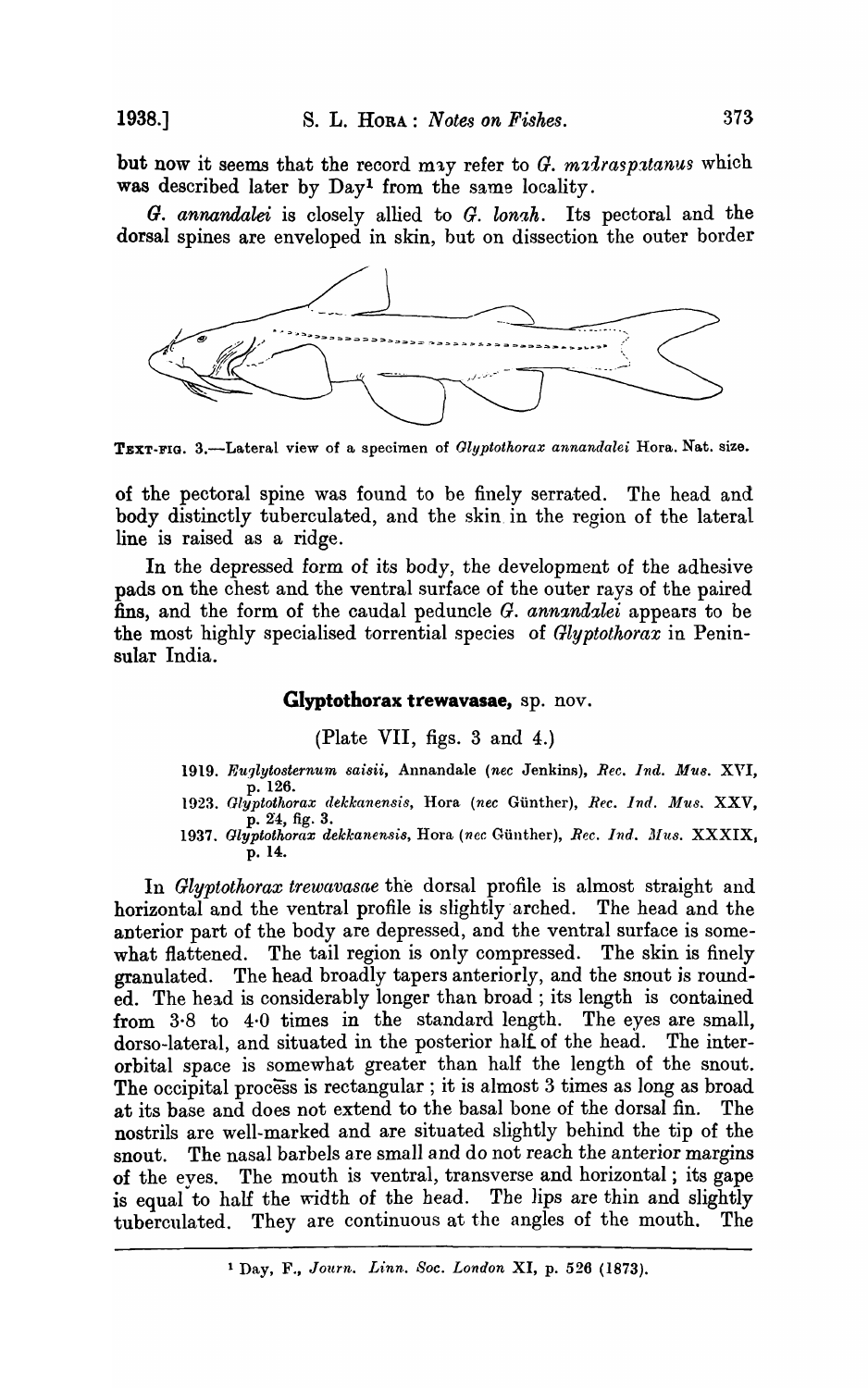labial groove is quite extensive and is only interrupted for a short distance in the middle. A portion of the anterior jaw and dentition are not covered by the posterior lip. The teeth are small and villiform. There are sharp, horny tubercles on the palate but no teeth. The gill-openings are wide and the isthmus is very narrow. The adhesive apparatus on the chest is almost as wide as long, and extends forwards to a point in between the union of the gill-membranes to the isthmus. The ventral surface of the head is ridged, grooved and papillated, and probably helps in adhesion. The outer rays of the paired fins in the preserved material before me are not provided with adhesive pads. The maxillary barbels barely extend to the roots of the pectoral fins, while the two pairs of the mandibular barbels are considerably shorter.

The height of the body is contained from 6 to 7 times in the standard length. The least height of the caudal peduncle is contained from 1·7 to 2·6 times in its length; the caudal peduncle becomes narrower with growth.

The dorsal fin commences above the termination of the pectorals; its commencement is almost equidistant between the tip of the snout and the base of the adipose fin. The dorsal fin is longer than the depth of the body below it ; its spine forms a strong, smooth prickle, which is almost equal to the length of the snout. Except in a young specimen, the pectoral fin is shorter than the head; it possesses a broad, strong .spine which is strongly pectinated internally and is distinctly serrated along the outer border. The pectorals are separated from the ventrals by a distance almost equal to half of their lengths. The ventrals extend beyond the anal opening but are separated from the anal fin by a considerable distance. The anal fin is short and commences slightly in advance of the adipose dorsal. The caudal fin is deeply forked.

The colouration is uniformly light grey with the bases of the pectoral, dorsal, adipose and caudal fins dark. Portions of certain rays in the dorsal, anal and ventral fins are infuscated with black. portion of the caudal fin is dark, it is tipped with a lighter colour.

*Localities.-Yenna* and Koyna valleys in the Satara District, Bombay Presidency; and the Tunga river at Shimoga in the Mysore State. The waters from these regions drain into the Kistna river.

*Type-specimen.-Holotype* No. F 9723/1, Zoological Survey of India *(Ind. Mus.),* Calcutta.

*Remarks.-The* above description is based mainly on the type-specimen from the Yenna Valley collected by the late Dr. N. Annandale. In a smaller specimen from the Koyna Valley the proportions of the various parts are different, as is also their structure, but in all essential fea-<br>tures it seems to represent the species described above. The thoracic tures it seems to represent the species described above. adhesive apparatus is considerably longer than broad and the labial grooves are not so extensive. The isthmus is also fairly wide, and the barbels are proportionately longer. The tuberculation on the skin is very faintly marked.

The Tunga river specimen, \vhich I refer to *G. trewavasae,* is partly damaged as Mr. Bhimachar took out the brain of the fish for his studies.